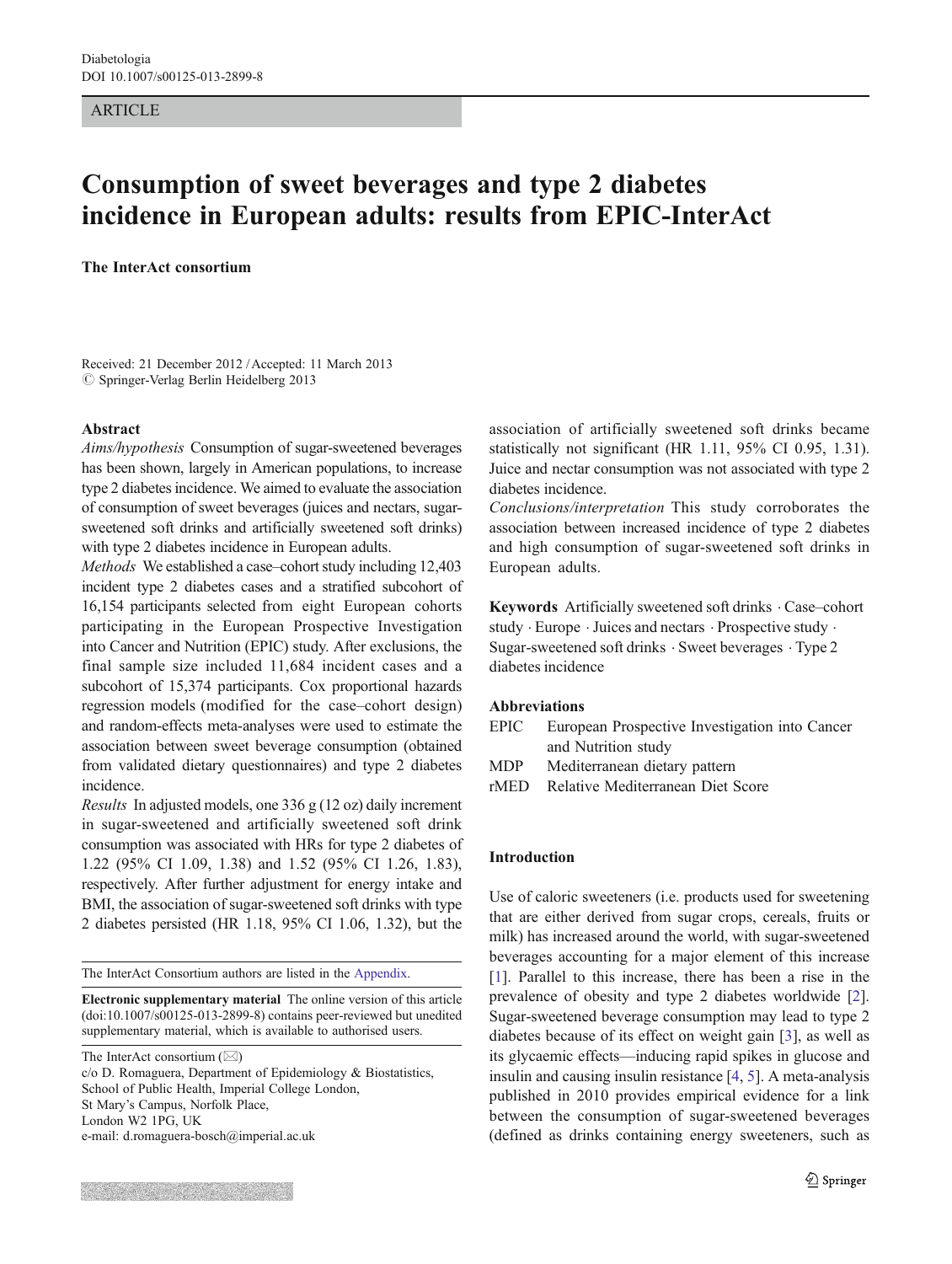sucrose, high-fructose corn syrup and fruit juice concentrate [i.e. soft drinks and juices with added sugars]) and type 2 diabetes [[6\]](#page-10-0). The association between the consumption of other beverage types (i.e. 100% juices and artificially sweetened drinks) and type 2 diabetes risk is less clear, with some studies showing inconsistent results [[7](#page-10-0)–[12](#page-10-0)].

The majority of epidemiological studies of the association between sweet beverages and type 2 diabetes risk published so far are based on North American cohorts. The consumption of sweet beverages in Europe appears to be lower than in the USA, though it seems to be rising [\[13](#page-10-0)]. Data from ten European countries collected in the European Prospective Investigation into Cancer and Nutrition (EPIC) study showed that, between 1992 and 2000, on average 2.5% of total carbohydrate intake came from soft drink consumption [[14](#page-10-0)]; the corresponding figure observed in the US Department of Agriculture survey of 1994/96 was 10.4% [\[1\]](#page-10-0). In addition, the diversity of dietary patterns in Europe leads to a wide variation in sweet beverage consumption across different countries, with a clear north–south gradient (i.e. higher consumption in northern than in southern European countries) [\[13,](#page-10-0) [15\]](#page-10-0).

The aim of the present analysis was to investigate the association between the consumption of sweet beverages (i.e. juices and nectars, sugar-sweetened soft drinks and artificially sweetened soft drinks) and the incidence of type 2 diabetes in a European cohort, the EPIC-InterAct study.

## **Methods**

Study design The participants, methods, study design and measurements have been described previously [[16\]](#page-10-0). In brief, the InterAct project was initiated to investigate how genetic and lifestyle behavioural factors, particularly diet and physical activity, interact for the risk of developing diabetes and how knowledge about such interactions may be translated into preventive action. As part of the wider InterAct project, consortium partners established a case–cohort study of incident type 2 diabetes (InterAct study) based on cases occurring within 3.99 million person-years accrued between 1991 and 2007 in 340,234 people from eight countries participating in EPIC cohorts. All participants gave written informed consent, and the study was approved by the local ethics committees in the participating countries and the Internal Review Board of the International Agency for Research on Cancer.

Case ascertainment We followed a pragmatic highsensitivity approach for case ascertainment with the aim of: (1) identifying all potential incident diabetes cases; and (2) excluding all individuals with prevalent diabetes.

Prevalent diabetes was identified on the basis of baseline self-report of a history of diabetes, doctor-diagnosed

diabetes, diabetes drug use or evidence of diabetes after baseline with a date of diagnosis earlier than the baseline recruitment date. All participants with any evidence of diabetes at baseline were excluded.

Ascertainment of incident type 2 diabetes involved a review of the existing EPIC datasets at each centre using multiple sources of evidence, including self-report, linkage to primary-care registers, secondary-care registers, medication use (drug registers), hospital admissions and mortality data. Information from any follow-up visit or external evidence with a date later than the baseline visit was used. Cases in Denmark and Sweden were not ascertained by self-report, but identified via local and national diabetes and pharmaceutical registers and hence all ascertained cases were considered to be verified. To increase the specificity of the case definition for centres other than those from Denmark and Sweden, we sought further evidence for all cases with information on incident type 2 diabetes from fewer than two independent sources at a minimum, including individual medical records reviews in some centres. Follow-up was censored at the date of diagnosis, 31 December 2007, or the date of death, whichever occurred first. In total, 12,403 verified incident cases were identified during follow-up.

Subcohort The case–cohort design of the InterAct study differs from the nested case–control design in that a random subcohort is selected instead of a set of matched controls. A subcohort of 16,835 individuals were randomly selected from those with available stored blood and buffy coat, stratified by centre. We oversampled the number of individuals in the subcohort for the proportion of prevalent diabetes cases in each centre to account for later exclusion of individuals with prevalent diabetes from InterAct analyses. After exclusion of 548 individuals with prevalent diabetes, 129 individuals without information on reported diabetes status and four individuals with post-censoring diabetes, 16,154 subcohort individuals were included in the analysis. Because of random selection at baseline, this subcohort also included 778 individuals who developed incident type 2 diabetes during follow-up.

For the present analysis we excluded participants (both cases and participants in the subcohort) within the lowest and highest 1% of the cohort distribution of the ratio of reported total energy intake: energy requirement  $(n=619)$ and those with missing information on diet  $(n=117)$ , physical activity ( $n=289$ ), level of education ( $n=127$ ), smoking status  $(n=132)$  or BMI ( $n=167$ ). This resulted in a final sample size of 11,684 type 2 diabetes cases and a subcohort of 15,374 (including 730 of the diabetes cases).

Dietary assessment Usual food intake over the previous year (g/day) was estimated using country-specific validated dietary questionnaires [\[17](#page-10-0)] that were administered once at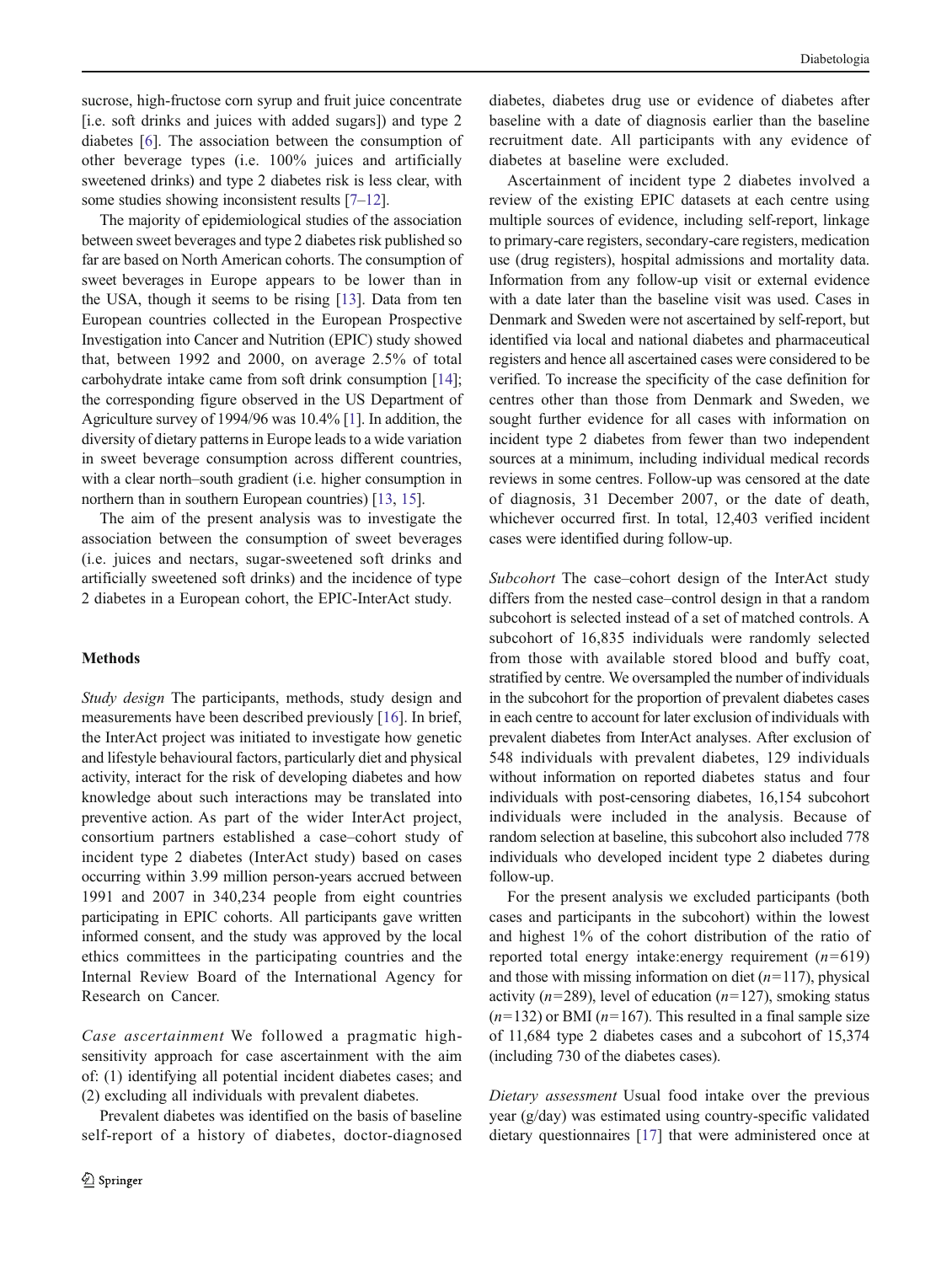baseline. Estimated individual energy intake (MJ/day) was derived from foods included in the dietary questionnaires through the standardised EPIC Nutrient Database [[18\]](#page-10-0).

Sweet beverages evaluated in the present study were juices and nectars and total soft drinks.

'Juices and nectars' combines the information collected on consumption of juices (obtained from either 100% fruit and vegetables or concentrates) and nectars (juices with up to 20% added sugar) across all EPIC countries/centres. The distinction of juices from nectars or of 100% fruit or vegetable juices from juices from concentrates could not be established because of a lack of standardised information across the different EPIC centres. Therefore, these food items were always studied in combination.

'Total soft drinks' combines the information collected on consumption of carbonate/soft/isotonic drinks and diluted syrups across all EPIC countries/centres. The different types of soft drinks could be distinguished in all EPIC centres except Italy, Spain and Umeå (in Sweden) and, hence, the variable of total soft drinks could be divided into: (1) sugar-sweetened soft drinks; and (2) artificially sweetened soft drinks. Italy, Spain and Umeå were excluded from analyses of the association between sugar-sweetened and artificially sweetened soft drinks and type 2 diabetes incidence.

Sweet beverages were divided into the following categories of average consumption: <1 glass/month; 1–4 glasses/month;  $>1-6$  glasses/week;  $\geq 1$  glass/day, with one glass equivalent to 250 g  $(\sim 8.8 \text{ oz})$ , the standard serving size used in the EPIC dietary questionnaires.

Assessment of other covariates Standard questionnaires were used to collect information on the participants' sociodemographic characteristics and lifestyle variables [\[19](#page-10-0)]. For the present analysis we used information about: smoking status (never smoker, former smoker and current smoker); alcohol intake (non-drinker, 0.1–4.9, 4.9–15, 15– 30, 30–60 and >60 g/day); educational level (no formal education, primary school, technical school, secondary school and university degree); and an ordered four-category index of physical activity (inactive, moderately inactive, moderately active and active) [\[20\]](#page-10-0).

Body weight (kg) and height (cm) were measured according to standardised procedures without shoes, except for the centres at Oxford (UK) and France, where self-reported anthropometric values were used. Waist circumference was measured in cm at the narrowest torso circumference or at the midpoint between the lower ribs and iliac crest in all centres but Umeå (Sweden). Weight and waist measurements were corrected to account for protocol differences between centres in clothing worn during measurement, as previously described [[21\]](#page-10-0). BMI was calculated as body weight (kg) divided by height squared  $(m^2)$ . Individuals were categorised into groups

of normal weight (BMI <25 kg/m<sup>2</sup>), overweight (BMI 25–30 kg/m<sup>2</sup>) and obese (BMI  $\geq$ 30 kg/m<sup>2</sup>).

In most participating centres, baseline information was collected on the presence of chronic conditions: hypertension; hyperlipidaemia; and previous cardiovascular disease (angina, stroke and myocardial infarction). Information on family history of type 2 diabetes in a first-degree relative was collected for all participants except for those in Italy, Spain, Germany and Oxford (UK).

Statistical analyses Cox proportional hazards regression, modified for the case−cohort design according to the Prentice method [[22\]](#page-10-0), was used to estimate the association between consumption of sweet beverages and incidence of type 2 diabetes. Age was used as the underlying timescale, with entry time defined as the participant's age at recruitment and exit time as age at diagnosis of diabetes, censoring or death (whichever came first). Centre or country analyses were run separately and HRs were then combined across countries/centres using random-effects meta-analysis. From this analysis  $I^2$ , the percentage of variation between countries/centres due to heterogeneity, was calculated.

Exposure variables (consumption of juices and nectars, total soft drinks and, for the centres where the information was available, sugar-sweetened soft drinks and artificially sweetened soft drinks) were assessed as categorical variables (<1 glass/month, 1–4 glasses/month,  $>1-6$  glasses/week,  $\geq 1$ glass/day). The tests for linear trend were performed by including median values of consumption within each category in the Cox regression models. For comparison with previous studies, HRs were also calculated per one 12 oz serving size increment in sweet beverage consumption (equivalent to 336 g/day) [\[6\]](#page-10-0). In secondary analyses, the study participants were also classified into sex-specific tertiles according to the distribution of intake in consumers within the subcohort or non-consumers. We assessed the association between tertiles of intake and diabetes incidence using models similar to those described earlier, but because the results were very similar in terms of effect size and significance level, these are not presented here.

We ran both crude models and models adjusted for sex, smoking status, alcohol consumption, educational level and physical activity. Juices and nectars and total soft drinks were mutually adjusted. Sugar-sweetened and artificially sweetened soft drinks were also mutually adjusted and also adjusted for juice and nectar consumption.

Sensitivity analyses included adjustment for total energy intake and BMI (as continuous variables). We did this only in a sensitivity analysis because total energy intake and BMI could act as an intermediate of the association between sweet beverages and diabetes risk, in which case they should not be included in the main multiply adjusted model [\[6](#page-10-0)]. Also, further adjustments for waist circumference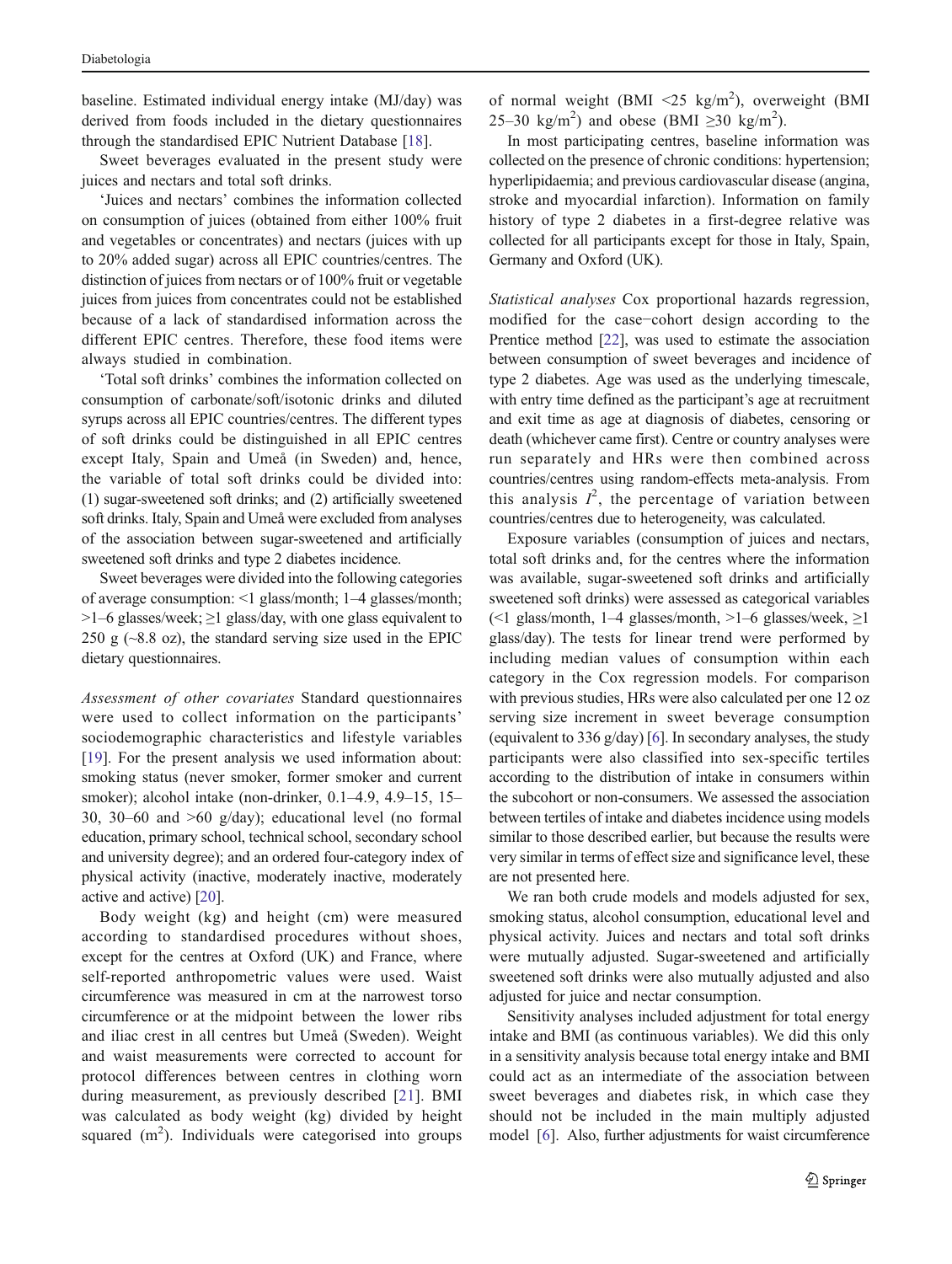(continuous), presence of hyperlipidaemia (yes, no) and hypercholesterolaemia (yes, no) were performed.

To deal with plausible residual confounding associated with the dietary pattern of those with high consumption of sweet beverages, models were also adjusted for the consumption of vegetables, fruits, nuts, cereals and products, dairy products, red meat, processed meat, sugar and confectionary, cakes and biscuits, and coffee and tea (included in the model as continuous variables expressed in g/day). Also, given that a Mediterranean dietary pattern (MDP) has been shown to be associated with both type 2 diabetes incidence [[23\]](#page-10-0) and consumption of sweet beverages [[24](#page-10-0)], we adjusted for the relative Mediterranean Diet Score (rMED; score range, 0–18), which assesses adherence to MDP, based on reported consumption of nine dietary components characteristic of an MDP: vegetables; legumes; fruits and nuts; cereals; fish and seafood; olive oil; moderate alcohol consumption; meat and meat products; and dairy products. More information on the construction of rMED can be found elsewhere [[23](#page-10-0)]. Finally, to minimise reverse causality caused by people who may have changed their dietary habits because of an impaired glucose tolerance or chronic disease, we excluded participants with cardiovascular diseases at baseline (stroke, angina and heart disease), those with family history of type 2 diabetes, and participants in the first 2 and 5 years of follow-up.

Effect modification by age group ( $\leq 55$  and  $\geq 55$  years old), sex, BMI category (<25, 25–<30 and  $\geq$ 30 kg/m<sup>2</sup>) and physical activity level (combining the four-category index into two categories, low and high) was assessed by modelling cross-product terms between these variables and sweet beverages, and conducting stratified analyses.

All statistical analyses were performed with Stata 10.0 (StataCorp, College Station, TX, USA). A level of  $p<0.05$ was regarded as statistically significant.

## **Results**

The distribution of different types of sweet beverage consumption by country/centre is shown in electronic supplementary material (ESM) Table 1. Overall, the average consumption of sweet beverages was higher in northern than in southern countries. Descriptive characteristics of the population by categories of consumption are shown in Table [1](#page-4-0) (total soft drinks) and in ESM Table 2 (juices and nectars), ESM Table 3 (sugar-sweetened soft drinks) and ESM Table 4 (artificially sweetened soft drinks). Compared with low consumers, participants with high levels of total soft drink consumption were more likely to be men, physically active, less educated and smokers with, on average, a higher waist circumference. The diet of high consumers of soft drinks was relatively low in fruit and vegetables and rich in red and processed meat. On the other hand, those with high juice and nectar consumption tended to be younger, women, physically active, former smokers and more educated than those with lower consumption of juices and nectar. The high juice and nectar consumers had lower BMI and waist circumference than low consumers, whereas a larger proportion of them had a chronic disease (i.e. cardiovascular disease, hypertension or hyperlipidaemia) at baseline. Their diet was relatively low in fruit and vegetables and high in processed meat, other beverages and sugar-rich foods. The characteristics of participants with a high consumption of sugar-sweetened soft drinks were very similar to those described for high total soft drink consumers. High consumers of artificially sweetened soft drinks were more likely to have chronic diseases or family history of diabetes and had both higher BMI and waist circumference.

Table [2](#page-5-0) shows HRs (and 95% CI) of type 2 diabetes according to the type and amount of sweet beverage consumption. Juice and nectar consumption was not associated with diabetes incidence in any of the studied models. The HR of type 2 diabetes in consumers of one or more glasses per day of total soft drinks was 1.58 (95% CI 1.35, 1.84), compared with low consumers  $\leq 1$ glass/month) in multiple adjusted models  $(p$  for trend <0.0001). Virtually no change in the effect estimate was observed in a sensitivity analysis with further adjustment for energy intake; however, when BMI was added to the energyadjusted model, the HR of diabetes in high consumers  $(\geq 1)$ glass/day) was reduced to 1.21 (95% CI 1.05, 1.41) compared with low consumers  $(p \text{ for trend } 0.0005)$ . Comparison of the highest with the lowest category of sugar-sweetened soft drink consumption gave an HR of 1.39 (95% CI 1.16, 1.67) in models with multiple adjustment ( $p$  for trend <0.0001). Inclusion of BMI in the model attenuated the HR (HR of high vs low consumption 1.29, 95% CI 1.02, 1.63;  $p$  for trend 0.013). High consumers of artificially sweetened soft drinks showed almost twice the HR of developing type 2 diabetes compared with low consumers (adjusted HR 1.93, 95% CI 1.47, 2.54; p for trend <0.0001); however, the association was attenuated and became statistically not significant when BMI was included in the model (HR 1.13, 95% CI 0.85, 1.52; p for trend 0.24).

Results of the continuous association between sweet beverage consumption and type 2 diabetes incidence, as well as further sensitivity and stratified analyses, are shown in Table [3](#page-6-0). For the continuous analyses, a serving size of 12 oz (336 g) was chosen to be comparable with previous studies. Some evidence of effect modification by age group or BMI category was observed in the association between juice and nectar consumption and type 2 diabetes; however, the HR was null within each of the studied subgroups. The multiply adjusted HR of type 2 diabetes associated with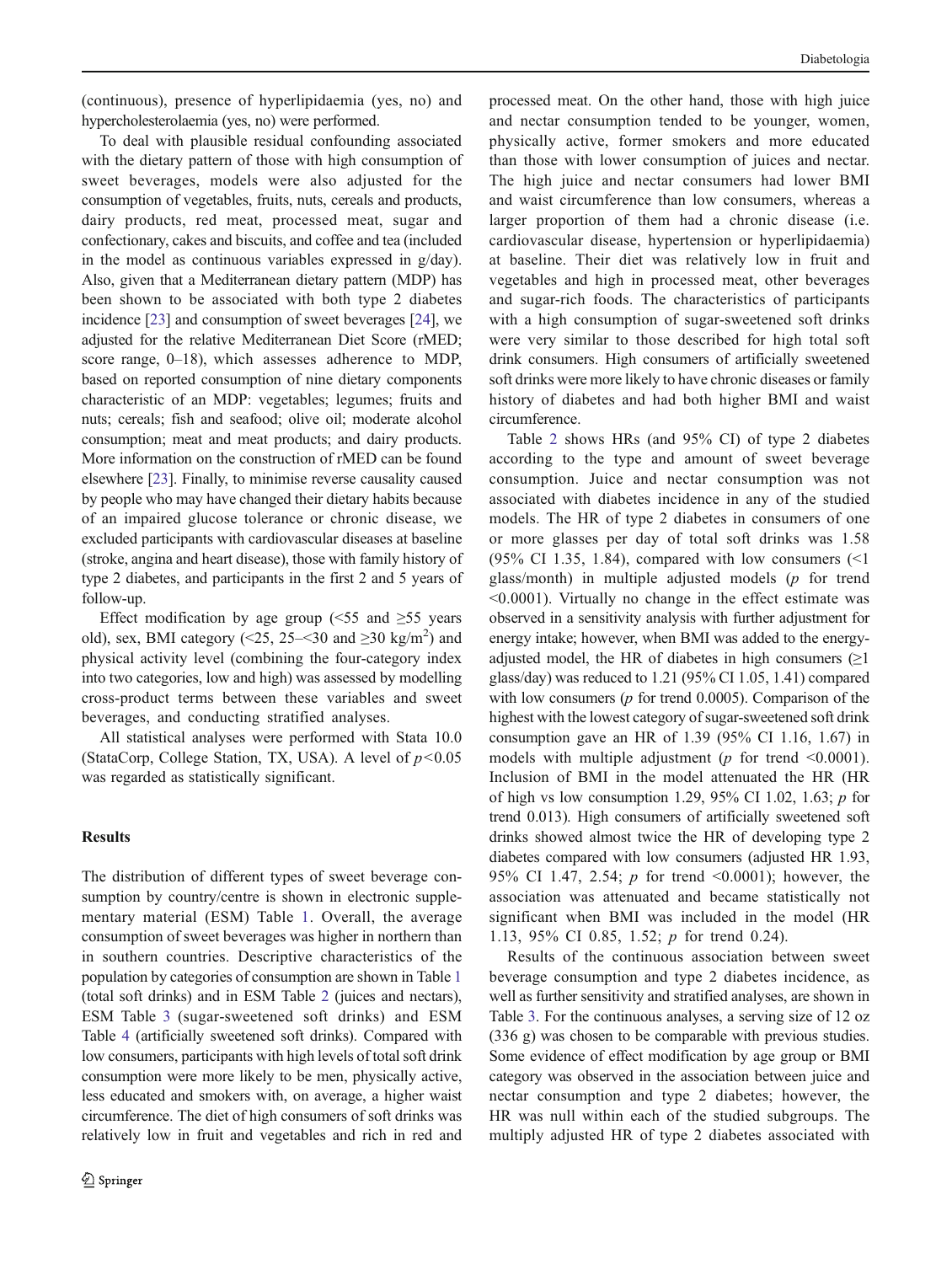<span id="page-4-0"></span>**Table 1** Baseline characteristics of the EPIC-InterAct subcohort  $(n=15,374)$  according to categories of total soft drink consumption (including both sugar-sweetened and artificially sweetened soft drinks)

| Characteristic                                        | Total soft drinks                  |                                   |                                   |                                  |
|-------------------------------------------------------|------------------------------------|-----------------------------------|-----------------------------------|----------------------------------|
|                                                       | $\leq$ 1 glass <sup>a</sup> /month | $1-4$ glasses <sup>a</sup> /month | $>1-6$ glasses <sup>a</sup> /week | $\geq$ 1 glass <sup>a</sup> /day |
| $n, \frac{0}{0}$                                      | 8,349 (54.31)                      | 2,034 (13.23)                     | 3,765 (24.49)                     | 1,226 (7.97)                     |
| Sex, % women                                          | 65.48                              | 62.49                             | 57.90                             | 52.37                            |
| Physical activity, % active <sup>b</sup>              | 16.86                              | 21.48                             | 24.44                             | 25.77                            |
| Level of education, % university                      | 20.71                              | 22.71                             | 20.45                             | 16.31                            |
| Smoking status, % current                             | 25.22                              | 26.16                             | 25.79                             | 30.42                            |
| Cardiovascular disease, % yes <sup>c</sup>            | 4.10                               | 4.24                              | 5.66                              | 6.35                             |
| Hypertension, % yes                                   | 19.27                              | 17.62                             | 18.17                             | 20.41                            |
| Hyperlipidaemia, % yes <sup>d</sup>                   | 19.74                              | 18.14                             | 16.12                             | 16.86                            |
| Family history of type 2 diabetes, % yes <sup>e</sup> | 19.70                              | 18.28                             | 19.10                             | 18.22                            |
| Age, years                                            | 52.93 (8.56)                       | 52.21 (9.03)                      | 51.69 (9.80)                      | 51.70 (10.37)                    |
| BMI, $\text{kg/m}^2$                                  | 26.10(4.18)                        | 25.70 (3.99)                      | 25.84 (4.14)                      | 26.67 (4.54)                     |
| Waist circumference, cm <sup>f</sup>                  | 86.15 (12.64)                      | 85.92 (12.38)                     | 86.22 (12.44)                     | 88.93 (13.52)                    |
| Alcohol, g/day [median (IQR)]                         | $2(1-3)$                           | $2(1-3)$                          | $2(1-3)$                          | $1(1-2)$                         |
| Juices, g/day                                         | 57.70 (118.66)                     | 64.56 (119.56)                    | 68.33 (109.31)                    | 70.12 (113.30)                   |
| Soft drinks, g/day                                    | 0.63(1.75)                         | 21.46 (7.36)                      | 109.87 (57.59)                    | 485.58 (276.28)                  |
| Vegetables, g/day                                     | 200.14 (126.85)                    | 170.40 (106.44)                   | 160.14 (103.69)                   | 163.30 (111.94)                  |
| Fruits, g/day                                         | 257.56 (198.01)                    | 232.08 (189.36)                   | 220.23 (174.49)                   | 209.80 (169.80)                  |
| Cereals, g/day                                        | 217.61 (114.67)                    | 228.73 (122.88)                   | 219.92 (116.28)                   | 217.54 (109.97)                  |
| Dairy product, g/day                                  | 312.53 (221.16)                    | 347.14 (239.47)                   | 366.50 (254.62)                   | 389.88 (292.67)                  |
| Red meat, g/day                                       | 43.70 (35.27)                      | 48.37 (35.56)                     | 47.03 (36.21)                     | 51.42 (39.14)                    |
| Processed meat, g/day                                 | 35.03 (31.82)                      | 34.69 (30.11)                     | 38.89 (32.65)                     | 43.69 (36.68)                    |
| Sugar and confectionary, g/day                        | 36.45 (46.46)                      | 49.00 (54.52)                     | 49.22 (50.56)                     | 59.46 (73.29)                    |
| Cakes and biscuits, g/day                             | 39.79 (45.72)                      | 44.51 (45.27)                     | 46.12 (44.23)                     | 45.36 (47.21)                    |
| Coffee and tea, g/day                                 | 496.47 (483.23)                    | 694.32 (518.09)                   | 681.75 (464.04)                   | 714.69 (503.61)                  |
| Energy, MJ/day                                        | 8.72 (2.58)                        | 8.92(2.61)                        | 9.15(2.70)                        | 9.84(2.82)                       |
| $r\text{MED}^g$                                       | 9.42(3.04)                         | 8.28 (3.04)                       | 7.73(2.93)                        | 7.20(2.86)                       |

Data are mean (SD) unless otherwise stated

<sup>a</sup> One glass serving size equivalent to 250 g

<sup>b</sup> Active means classified in the category with the highest physical activity level according to the ordered four-category index of physical activity (inactive, moderately inactive, moderately active, and active) [[20](#page-10-0)]

<sup>c</sup> History of cardiovascular disease at baseline: myocardial infarction, angina or stroke

<sup>d</sup> Excludes Malmö and Umeå where information on hyperlipidaemia was not collected

<sup>e</sup> Excludes all the centres in Italy, Spain, Germany and Oxford (UK) where family history of diabetes was not collected

f Excludes Umeå (Sweden) where waist circumference was not measured

 $g$  rMED (score range 0–18) as described in the Methods

IQR, interquartile range

12 oz increments in total soft drink consumption was 1.32 (95% CI 1.20, 1.46). The HR was attenuated to 1.14 (95% CI 1.04, 1.26) after further adjustment for BMI. HRs were virtually unchanged in further sensitivity analyses. A statistically significant interaction  $(p=0.03)$  between sex and soft drink consumption was observed, reflecting a higher HR for women than men; however, the p for interaction was no longer significant in BMI-adjusted models ( $p=0.86$ ; not shown in tables). HRs were also higher in younger (<55 years)

than in older  $(\geq 55$  years) subgroups, however, there was only limited statistical evidence for effect modification  $(p=0.05)$ .

The HR of diabetes per 12 oz increase in sugar-sweetened soft drink consumption was 1.22 (95% CI 1.09, 1.38), and was only slightly attenuated after inclusion of measurements of body adiposity in the model. No other attenuations were detected in further sensitivity analyses, and no evidence of effect modification was found. The adjusted HR of type 2 diabetes associated with 12 oz increment in consumption of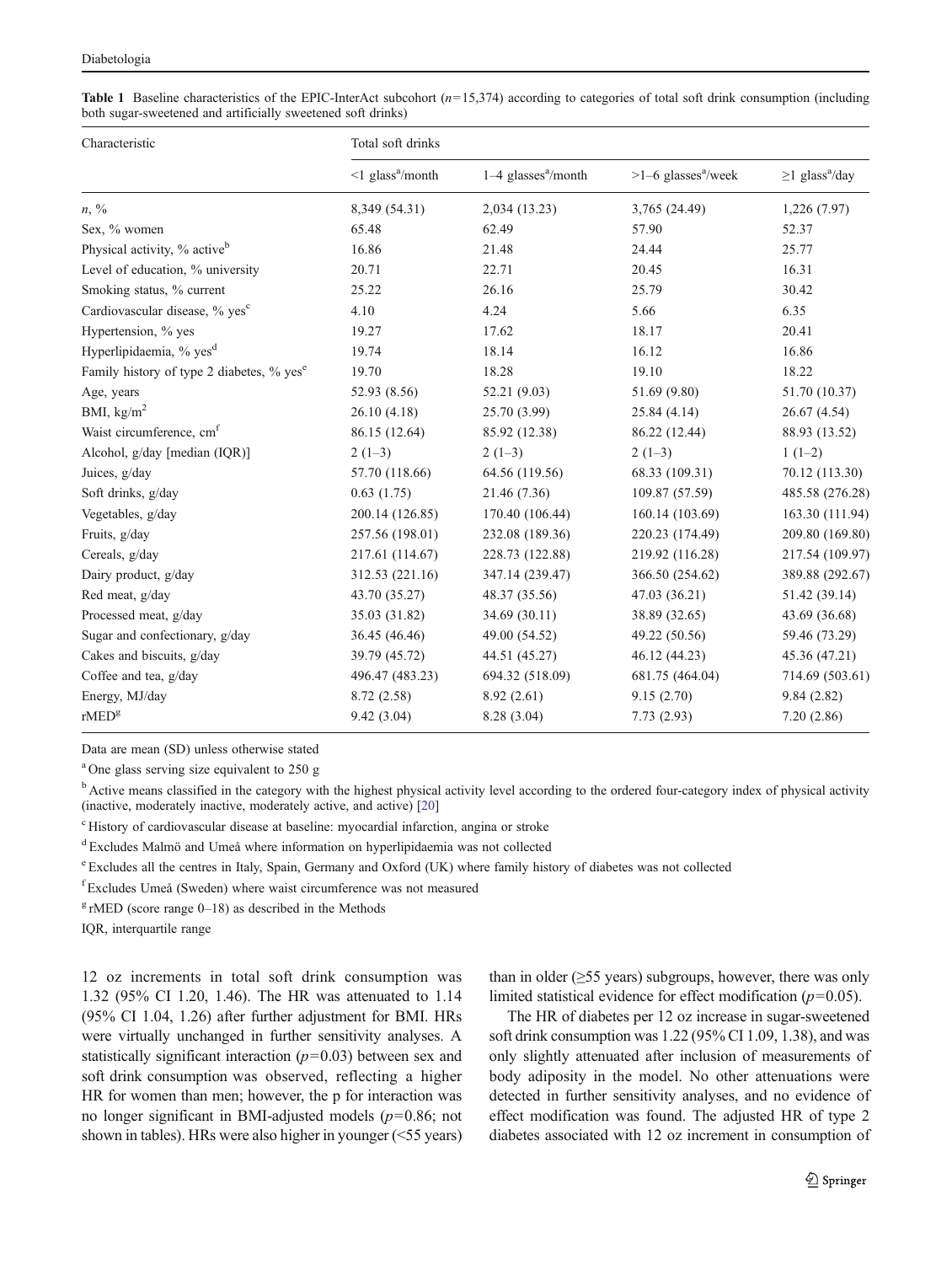<span id="page-5-0"></span>Table 2 HRs (and 95% CIs) for type 2 diabetes according to type and amount of sweet beverage consumption in the EPIC-InterAct study

| Variable and model                                                                     | $\leq$ 1 glass <sup>a</sup> /<br>month<br>HR | $1-4$ glasses <sup>a</sup> /<br>month<br>$HRb$ (95% CI) | $>1-6$ glasses <sup>a</sup> /<br>week<br>$HRb$ (95% CI) | $\geq$ 1 glass <sup>a</sup> /<br>day<br>$HRb$ (95% CI) | $p$ for trend |
|----------------------------------------------------------------------------------------|----------------------------------------------|---------------------------------------------------------|---------------------------------------------------------|--------------------------------------------------------|---------------|
| Juices and nectars (median intake, g/day)                                              | (0.0)                                        | (17.1)                                                  | (100.0)                                                 | (338.3)                                                |               |
| No. cases                                                                              | 5,837                                        | 1,702                                                   | 3,425                                                   | 720                                                    |               |
| Crude model                                                                            | $1.00$ (ref)                                 | 0.88(0.80, 0.98)                                        | 0.89(0.83, 0.94)                                        | 0.97(0.85, 1.11)                                       | 0.64          |
| Adjusted model                                                                         | $1.00$ (ref)                                 | 0.91(0.80, 1.02)                                        | 0.96(0.88, 1.04)                                        | 1.00(0.87, 1.15)                                       | 0.63          |
| Adjusted model+EI                                                                      | $1.00$ (ref)                                 | 0.91(0.81, 1.02)                                        | 0.96(0.88, 1.04)                                        | 0.99(0.86, 1.14)                                       | 0.84          |
| Adjusted model+EI+BMI                                                                  | $1.00$ (ref)                                 | 0.97(0.86, 1.10)                                        | 1.04(0.96, 1.13)                                        | 1.06(0.90, 1.25)                                       | 0.21          |
| Total soft drinks <sup>c</sup> (median intake, g/day)<br>No. cases                     | (0.0)<br>5,794                               | (20.0)<br>1,604                                         | (95.1)<br>2,987                                         | (413.1)<br>1,299                                       |               |
| Crude model                                                                            | $1.00$ (ref)                                 | 1.21(1.07, 1.36)                                        | 1.30(1.18, 1.43)                                        | 1.78(1.55, 2.04)                                       | < 0.0001      |
| Adjusted model                                                                         | $1.00$ (ref)                                 | 1.21(1.07, 1.37)                                        | 1.26(1.13, 1.42)                                        | 1.58(1.35, 1.84)                                       | < 0.0001      |
| Adjusted model+EI                                                                      | $1.00$ (ref)                                 | 1.21(1.07, 1.37)                                        | 1.27(1.12, 1.43)                                        | 1.59(1.35, 1.88)                                       | < 0.0001      |
| Adjusted model+EI+BMI                                                                  | $1.00$ (ref)                                 | 1.17(0.97, 1.42)                                        | 1.11(0.98, 1.26)                                        | 1.21(1.05, 1.41)                                       | 0.0005        |
| Sugar-sweetened soft drinks <sup>d</sup> (median intake, $g/day$ )<br>No. cases        | (0.0)<br>3,948                               | (19.3)<br>964                                           | (94.3)<br>1,599                                         | (425.7)<br>605                                         |               |
| Crude model                                                                            | $1.00$ (ref)                                 | 1.14(0.97, 1.35)                                        | 1.16(1.05, 1.28)                                        | 1.68(1.40, 2.02)                                       | < 0.0001      |
| Adjusted model                                                                         | $1.00$ (ref)                                 | 1.13(0.97, 1.31)                                        | 1.04(0.94, 1.15)                                        | 1.39(1.16, 1.67)                                       | < 0.0001      |
| Adjusted model+EI                                                                      | $1.00$ (ref)                                 | 1.12(0.96, 1.31)                                        | 1.04(0.94, 1.15)                                        | 1.39(1.15, 1.69)                                       | 0.001         |
| Adjusted model+EI+BMI                                                                  | $1.00$ (ref)                                 | 1.19(0.91, 1.56)                                        | 1.07(0.94, 1.21)                                        | 1.29(1.02, 1.63)                                       | 0.013         |
| Artificially sweetened soft drinks <sup>d</sup> (median intake, $g/day$ )<br>No. cases | (0.0)<br>5,242                               | (18.3)<br>689                                           | (89.0)<br>894                                           | (500.0)<br>291                                         |               |
| Crude model                                                                            | $1.00$ (ref)                                 | 1.09(0.97, 1.23)                                        | 1.52(1.36, 1.69)                                        | 1.84(1.52, 2.23)                                       | < 0.0001      |
| Adjusted model                                                                         | $1.00$ (ref)                                 | 1.10(0.93, 1.29)                                        | 1.46(1.29, 1.65)                                        | 1.93(1.47, 2.54)                                       | < 0.0001      |
| Adjusted model+EI                                                                      | $1.00$ (ref)                                 | 1.08(0.93, 1.26)                                        | 1.46(1.29, 1.65)                                        | 1.88(1.44, 2.45)                                       | < 0.0001      |
| Adjusted model+EI+BMI                                                                  | $1.00$ (ref)                                 | 1.05(0.81, 1.35)                                        | 1.18(1.03, 1.35)                                        | 1.13(0.85, 1.52)                                       | 0.24          |

<sup>a</sup> One glass serving size equivalent to 250 g

<sup>b</sup> HRs from countries/centres by modified Cox proportional hazard regression; random-effect meta-analyses to obtain pooled estimates. Adjusted models included sex, educational level, physical activity, smoking status and alcohol consumption; juices and total soft drinks were mutually adjusted; sugar-sweetened and artificially sweetened soft drinks were also mutually adjusted plus adjustment for juice consumption

<sup>c</sup> Total soft drinks include both sugar-sweetened and artificially sweetened soft drinks

<sup>d</sup> Excludes Italy, Spain and Umeå (Sweden) where information on type of soft drink consumption was not collected

EI, energy intake; No., number; ref., reference

artificially sweetened soft drinks was 1.52 (95% CI 1.26, 1.83), which was attenuated and became statistically not significant after further adjustment for body adiposity measurements. A statistically significant interaction  $(p=0.03)$  between the consumption of artificially sweetened soft drinks and BMI category on type 2 diabetes incidence was observed. In stratified analyses, artificially sweetened soft drink consumption was significantly associated with diabetes incidence in the normal-weight participants, and of borderline significance in the overweight; no association was detected among the obese. The observed significant association in the group with normal weight remained unchanged after further adjustment for BMI (HR 1.43, 95% CI 1.05, 1.95; not shown in tables).

ESM Figs 1–4 show the HR (95% CI) of type 2 diabetes associated with 12 oz increments of sweet beverage consumption by country/centre. There was evidence of heterogeneity

by country/centre in analyses of total soft drink  $(I^2=63.3\%;$  $p=0.002$ ) and artificially sweetened soft drink ( $l^2=60.3\%$ ;  $p=0.01$ ) consumption and diabetes incidence, and moderate heterogeneity with sugar-sweetened soft drink consumption  $(I^2=48.1\%; p=0.05)$ . However, the direction of the observed associations was similar across country/centres.

# **Discussion**

In European men and women, one 12 oz daily increment in sugar-sweetened soft drink consumption was associated with a 22% increase in HR for type 2 diabetes, and one 12 oz daily increment in artificially sweetened soft drinks was associated with a 52% increase in HR. After further adjustment for BMI, the association between sugar-sweetened soft drink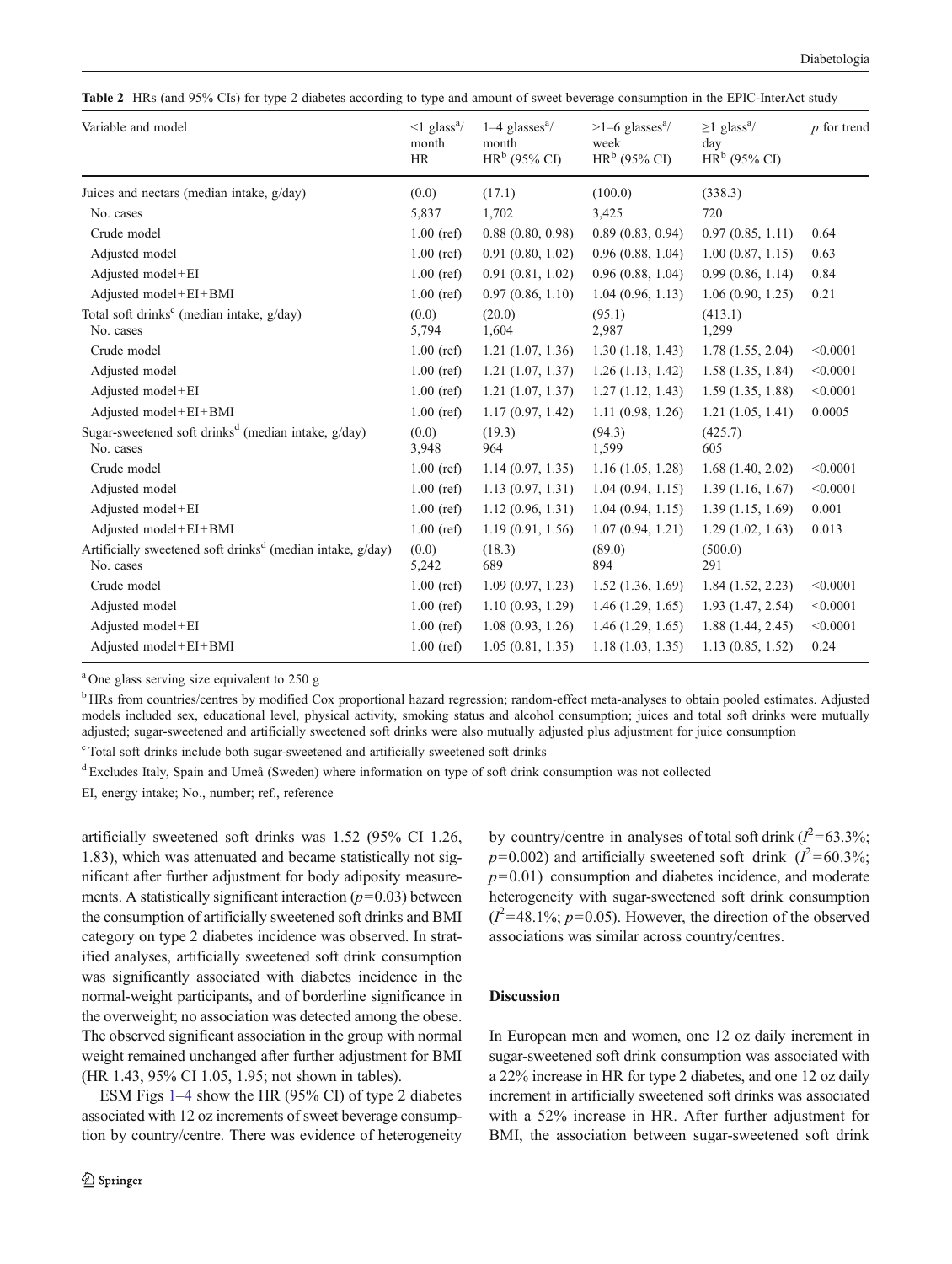<span id="page-6-0"></span>

| Table 3 HRs (and 95% CIs) for type 2 diabetes associated with one 336 g (12 oz) increment in the consumption of different type of sweet beverages in the EPIC-InterAct study, effect-modification<br>analyses and sensitivity analyses |              |                                                |                                                            |                    |                                                         |                                                                |
|----------------------------------------------------------------------------------------------------------------------------------------------------------------------------------------------------------------------------------------|--------------|------------------------------------------------|------------------------------------------------------------|--------------------|---------------------------------------------------------|----------------------------------------------------------------|
| Per one 336 g serving size increment                                                                                                                                                                                                   | No. of cases | Juices and nectars<br>HR <sup>b</sup> (95% CI) | Total soft drinks <sup>a</sup><br>HR <sup>b</sup> (95% CI) | No. of<br>$\csc^c$ | Sugar-sweetened soft drinks<br>HR <sup>b</sup> (95% CI) | Artificially sweetened soft drinks<br>HR <sup>b</sup> (95% CI) |
| Unadjusted model                                                                                                                                                                                                                       | 11,684       | 1.00(0.92, 1.10)                               | 1.43 (1.29, 1.58)                                          | 7,116              | 1.39 (1.21, 1.60)                                       | 1.60(1.32, 1.95)                                               |
| Adjusted model                                                                                                                                                                                                                         | 11,684       | 1.04(0.96, 1.14)                               | 1.32 (1.20, 1.46)                                          | 7,116              | 1.22(1.09, 1.38)                                        | 1.52 (1.26, 1.83)                                              |
| Sensitivity analyses                                                                                                                                                                                                                   |              |                                                |                                                            |                    |                                                         |                                                                |
| +Energy intake                                                                                                                                                                                                                         | 11,684       | 1.02(0.94, 1.12)                               | 1.32 (1.19, 1.47)                                          | 7,116              | .23(1.08, 1.39)                                         | .51(1.25, 1.82)                                                |
| $+BM1$                                                                                                                                                                                                                                 | 11,684       | 1.18<br>1.06 (0.95,                            | 1.14(1.04, 1.26)                                           | 7,116              | 1.18(1.07, 1.30)                                        | 1.12(0.95, 1.31)                                               |
| +Energy intake+BMI                                                                                                                                                                                                                     | 11,684       | 1.18<br>1.05 (0.94,                            | 1.15(1.05, 1.27)                                           | 7,116              | $1.18$ $(1.06, 1.32)$                                   | 1.11(0.95, 1.31)                                               |
| +Waist circumference <sup>d</sup>                                                                                                                                                                                                      | 10,880       | 1.04(0.94, 1.16)                               | 1.17 (1.06, 1.29)                                          | 7,116              | $1.18$ $(1.05, 1.32)$                                   | 1.08(0.97, 1.20)                                               |
| +Hypertension                                                                                                                                                                                                                          | 11,684       | 1.02(0.93, 1.12)                               | (1.28(1.16, 1.41))                                         | 7,116              | $1.19$ $(1.06, 1.33)$                                   | .44 (1.18, 1.76)                                               |
| +Hyperlipidaemia <sup>e</sup>                                                                                                                                                                                                          | 9,179        | 1.18)<br>1.07 (0.96,                           | $1.36$ $(1.20, 1.55)$                                      | 5,415              | .30(1.09, 1.50)                                         | 45 (1.17, 1.79)                                                |
| +Food groups <sup>f</sup>                                                                                                                                                                                                              | 11,684       | 1.15<br>1.05 (0.96,                            | 1.29(1.16, 1.43)                                           | 7,116              | .18(1.05, 1.32)                                         | .48(1.20, 1.82)                                                |
| $+\mathrm{rMED}^g$                                                                                                                                                                                                                     | 11,684       | 1.15<br>1.05 (0.96,                            | 1.31(1.18, 1.45)                                           | 7,116              | .20(1.06, 1.35)                                         | .53(1.25, 1.87)                                                |
| Excluding baseline CVD <sup>h</sup>                                                                                                                                                                                                    | 6,977        | 1.00(0.88, 1.13)                               | 1.37 (1.16, 1.63)                                          | 3,213              | .37(1.03, 1.81)                                         | .36(1.06, 1.74)                                                |
| Excluding first 2 years of follow-up                                                                                                                                                                                                   | 10,696       | 1.01(0.92, 1.11)                               | 1.32(1.20, 1.46)                                           | 6,128              | .23(1.09, 1.34)                                         | .50(1.24, 1.80)                                                |
| Excluding first 5 years of follow-up                                                                                                                                                                                                   | 8,212        | 1.01(0.89, 1.14)                               | .37(1.23, 1.52)                                            | 4,609              | 27 (1.10, 1.46)                                         | $.53$ $(1.28, 1.82)$                                           |
| Excluding family history of diabetes <sup>1</sup>                                                                                                                                                                                      | 3,721        | 1.09 (0.93, 1.26)                              | 1.30(1.12, 1.52)                                           | 2,917              | 1.27(1.03, 1.56)                                        | $1.46$ (1.15, 1.85)                                            |
| Effect modification                                                                                                                                                                                                                    |              |                                                |                                                            |                    |                                                         |                                                                |
| Age group                                                                                                                                                                                                                              |              |                                                |                                                            |                    |                                                         |                                                                |
| <55 Years                                                                                                                                                                                                                              | 5,340        | 1.06 (0.94, 1.20)                              | 1.37 (1.21, 1.55)                                          | 2,523              | 1.20(0.94, 1.52)                                        | 1.37(1.21, 1.56)                                               |
| $\geq 55$ Years                                                                                                                                                                                                                        | 6,344        | 1.05(0.93, 1.20)                               | 1.28 (1.09, 1.51)                                          | 4,593              | 1.37 (1.07, 1.76)                                       | 1.63 (1.17, 2.26)                                              |
| $\boldsymbol{p}$ for interaction                                                                                                                                                                                                       |              | 0.008                                          | 0.054                                                      |                    | 0.75                                                    | 0.49                                                           |
| Sex                                                                                                                                                                                                                                    |              |                                                |                                                            |                    |                                                         |                                                                |
| Men                                                                                                                                                                                                                                    | 5,809        | 1.01(0.84, 1.23)                               | 1.28 (1.14, 1.44)                                          | 3,589              | 1.19 (1.03, 1.39)                                       | 1.67 (1.27, 2.20)                                              |
| Women                                                                                                                                                                                                                                  | 5,875        | 1.03(0.90, 1.18)                               | 1.40 (1.24, 1.59)                                          | 3,527              | 1.29 (1.10, 1.51)                                       | 1.42 (1.16, 1.75)                                              |
| $p$ for interaction                                                                                                                                                                                                                    |              | 0.36                                           | 0.034                                                      |                    | 0.063                                                   | 0.94                                                           |
| BMI                                                                                                                                                                                                                                    |              |                                                |                                                            |                    |                                                         |                                                                |
| $<$ 25 $\mathrm{kg/m}^2$                                                                                                                                                                                                               | 1,619        | 0.95(0.77, 1.17)                               | 1.27(1.11, 1.47)                                           | 1,178              | 1.30 (1.03, 1.66)                                       | 1.43(1.14, 1.80)                                               |
| $25 - 29.9$ kg/m <sup>2</sup>                                                                                                                                                                                                          | 5,121        | 1.05(0.90, 1.22)                               | 1.22(1.07, 1.38)                                           | 3,231              | 1.17(0.96, 1.42)                                        | 1.23(0.99, 1.52)                                               |
| ${\geq}30~\text{kg/m}^2$                                                                                                                                                                                                               | 4,944        | 1.07 (0.88, 1.29)                              | 1.12 (0.90, 1.38)                                          | 2,707              | $1.28$ $(1.02, 1.61)$                                   | 1.11 (0.74, 1.65)                                              |
| $p$ for interaction                                                                                                                                                                                                                    |              | 0.015                                          | 0.19                                                       |                    | 0.22                                                    | 0.026                                                          |
|                                                                                                                                                                                                                                        |              |                                                |                                                            |                    |                                                         |                                                                |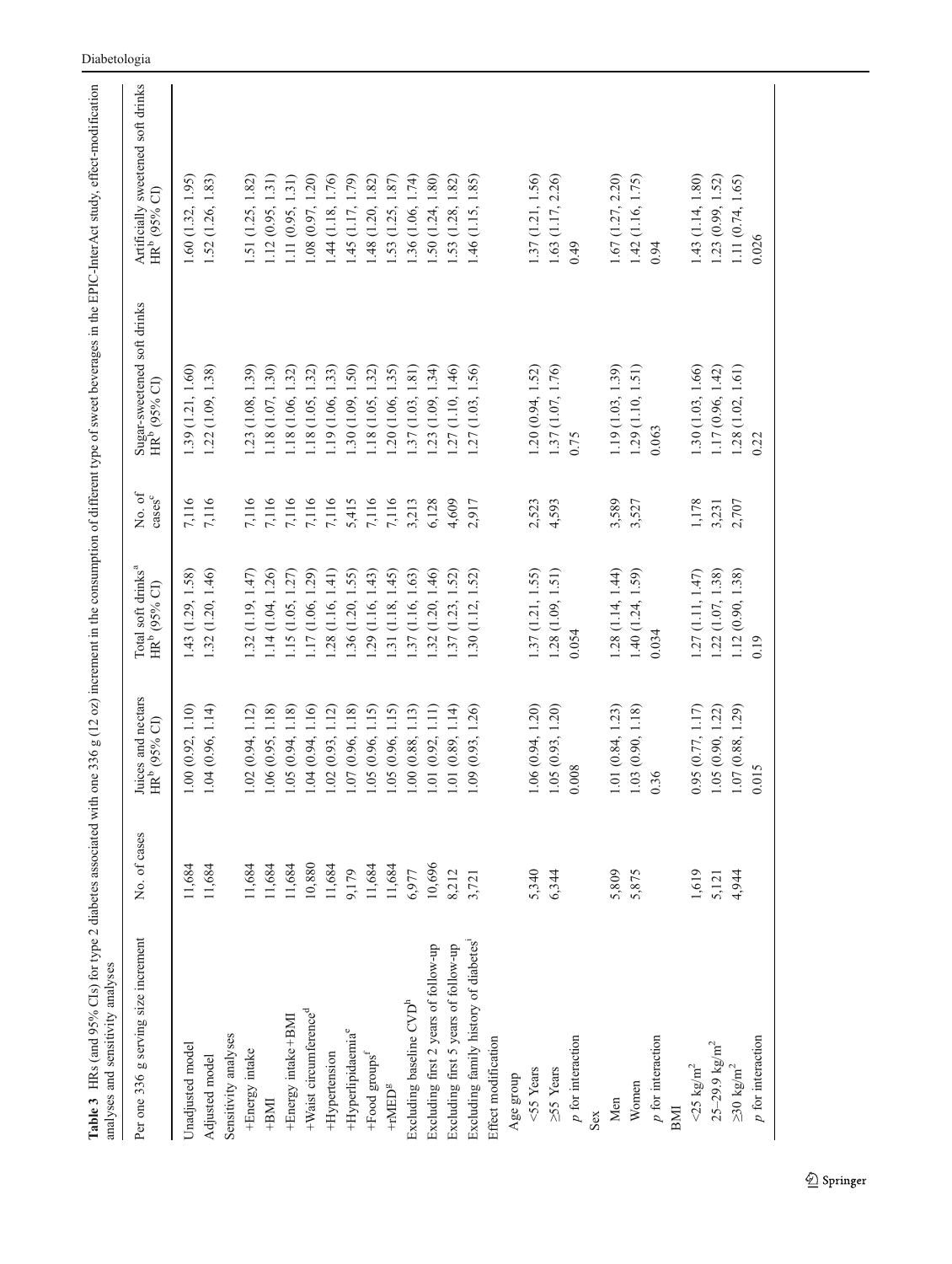| Per one 336g serving size increment                                                                                                                                                                               | No. of cases | Juices and nectars<br>HR <sup>b</sup> (95% CI) | Total soft drinks <sup>a</sup><br>HR <sup>b</sup> (95% CI) | No. of<br>$\csc^c$ | Sugar-sweetened soft drinks<br>HR <sup>b</sup> (95% CI) | Artificially sweetened soft drinks<br>HR <sup>b</sup> (95% CI)                                                                         |
|-------------------------------------------------------------------------------------------------------------------------------------------------------------------------------------------------------------------|--------------|------------------------------------------------|------------------------------------------------------------|--------------------|---------------------------------------------------------|----------------------------------------------------------------------------------------------------------------------------------------|
| Physical activity <sup>J</sup>                                                                                                                                                                                    |              |                                                |                                                            |                    |                                                         |                                                                                                                                        |
| Low                                                                                                                                                                                                               | 7,335        | 1.06(0.91, 1.23)                               | 1.31 (1.15, 1.49)                                          | 4,174              | 1.25 (1.04, 1.49)                                       | 1.52 (1.23, 1.88)                                                                                                                      |
| High                                                                                                                                                                                                              | 4,349        | 1.02(0.89, 1.16)                               | 1.41 (1.21, 1.65)                                          | 2,942              | 1.24(1.07, 1.43)                                        | 1.61 (1.19, 2.19)                                                                                                                      |
| $p$ for interaction                                                                                                                                                                                               |              | 0.37                                           | 0.56                                                       |                    | 0.69                                                    | 0.73                                                                                                                                   |
|                                                                                                                                                                                                                   |              |                                                |                                                            |                    |                                                         |                                                                                                                                        |
| a Total soft drinks include both sugar-sweetened and artificially                                                                                                                                                 |              | sweetened soft drinks                          |                                                            |                    |                                                         |                                                                                                                                        |
| <sup>b</sup> HRs from countries/centres by modified Cox proportional hazard regression models; and random-effect meta-analyses to obtain pooled estimates. Adjusted models (also used in sensitivity and          |              |                                                |                                                            |                    |                                                         |                                                                                                                                        |
| and artificially sweetened soft drinks were also mutually adjusted plus adjusted for juice consumption<br>effect-modification analyses) were adjusted for sex, educational                                        |              |                                                |                                                            |                    |                                                         | level, physical activity, smoking status and alcohol consumption; juices and total soft drinks were mutually adjusted; sugar-sweetened |
| <sup>6</sup> Excludes all cases from Italy, Spain and Umeå (Sweden) where information on type of soft drink consumption was not collected (in addition to further exclusions as specified below)                  |              |                                                |                                                            |                    |                                                         |                                                                                                                                        |
| <sup>d</sup> Excludes Umeå (Sweden) where waist circumference was not                                                                                                                                             |              | measured                                       |                                                            |                    |                                                         |                                                                                                                                        |
| <sup>e</sup> Excludes Malmö and Umeå (Sweden) where hyperlipidaemia was not collected                                                                                                                             |              |                                                |                                                            |                    |                                                         |                                                                                                                                        |
| Consumption (in g/day) of vegetables, fruits, nuts, cereals and products, dairy products, red meat, processed meat, sugar and confectionary, cakes and biscuits, and coffee and tea as continuous<br>variables    |              |                                                |                                                            |                    |                                                         |                                                                                                                                        |
| <sup>8</sup> rMED (score range 0-18) as described in Methods                                                                                                                                                      |              |                                                |                                                            |                    |                                                         |                                                                                                                                        |
| h History of cardiovascular disease at baseline: myocardial infarction, angina or stroke. Excludes the Netherlands, Heidelberg (Germany), Malmö and Umeå (Sweden) where information on angina<br>was not recorded |              |                                                |                                                            |                    |                                                         |                                                                                                                                        |
| <sup>1</sup> Excludes Italy, Spain, Heidelberg (Germany) and Oxford (UK) where family history of diabetes was not collected                                                                                       |              |                                                |                                                            |                    |                                                         |                                                                                                                                        |
| The ordered four-category index of physical activity was combined into low (inactive and moderately and high (moderately active and active) physical activity                                                     |              |                                                |                                                            |                    |                                                         |                                                                                                                                        |
| CVD, cardiovascular disease; No., number                                                                                                                                                                          |              |                                                |                                                            |                    |                                                         |                                                                                                                                        |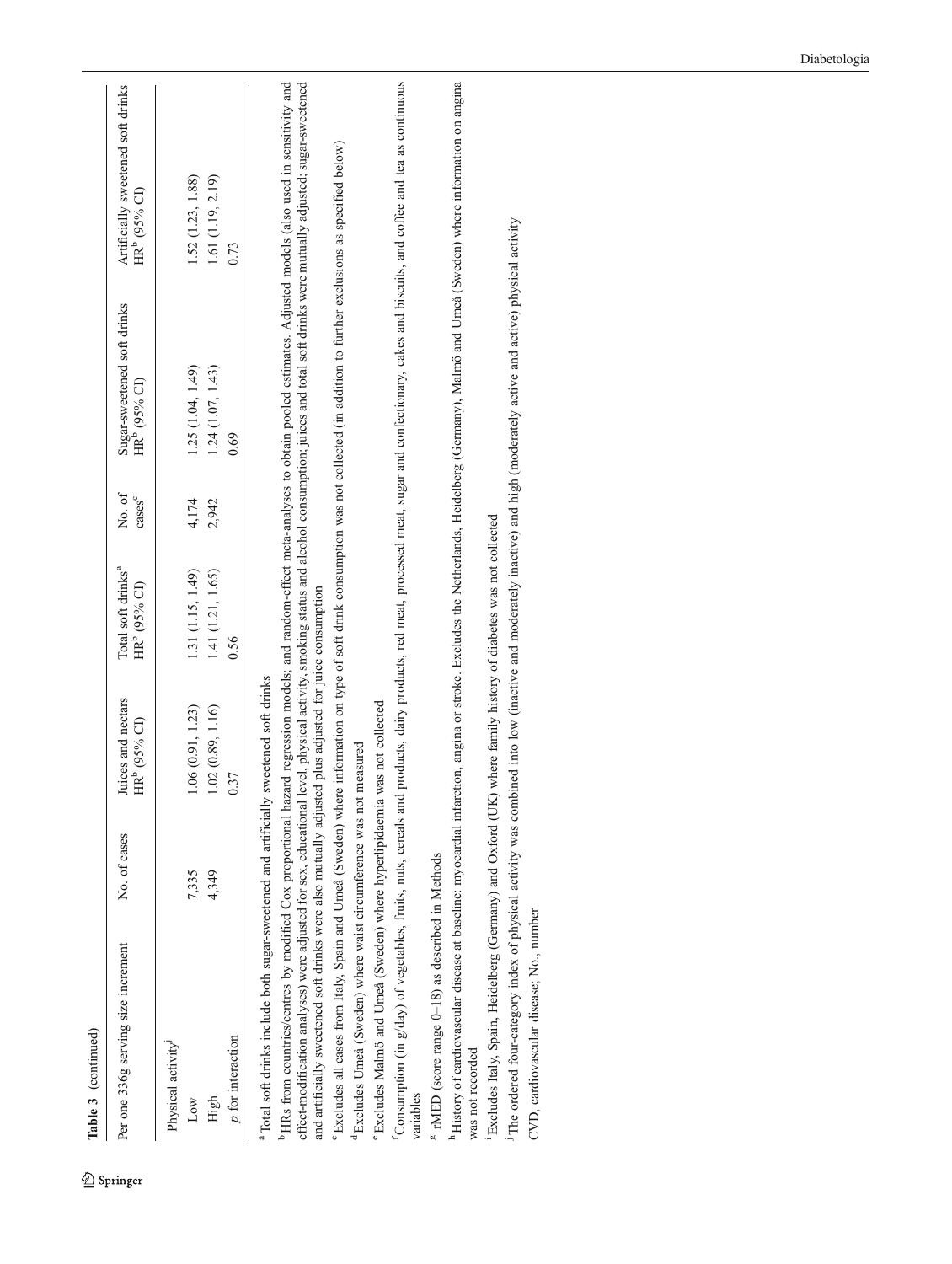consumption and diabetes persisted, but the association between artificially sweetened soft drinks and diabetes was attenuated and became statistically not significant. Juice and nectar consumption was not associated with diabetes incidence.

The strengths of our study include its power, the prospective design and the European population drawn from different centres. The large sample size of healthy individuals at baseline enabled us to ascertain a large number of verified incident cases of type 2 diabetes during four million person-years of follow-up. We could evaluate the association between the consumption of different types of sweet beverages and diabetes incidence in a European population with a varied range of consumption. We were able to control for a large number of plausible confounders, test for effect modification and perform sensitivity analyses to evaluate the robustness of our results.

A possible limitation of our study is the use of a clinical rather than a biochemical definition of prevalent and incident type 2 diabetes, which could theoretically have led to an underestimation of biochemical diabetes. However, it is unlikely that this would affect the results as there is no reason to assume an association between sweet beverage consumption and the likelihood of being tested for diabetes. Another limitation is the assessment of the dietary exposures and anthropometry only once at baseline, without taking into account possible modifications of the diet and weight change during follow-up. The definition of juices and nectars used in the present analysis included beverages with and without added sugars. The use of questionnaires to assess the usual diet is subject to measurement error, which may have attenuated the HR. In addition, though we used validated dietary questionnaires, these were country/centre-specific and this may explain, in part, the country/centre heterogeneity in the results. Finally, though we adjusted for multiple factors and performed several sensitivity analyses, we cannot totally rule out residual confounding or reverse causality.

The observed association between sugar-sweetened soft drinks and diabetes in the present analysis is of similar magnitude as the association reported in a meta-analysis of eight prospective studies, which was based on 15,043 diabetes cases mostly from the USA (except for one study from Finland and one from Singapore): every increment of one serving of 12 oz of sugar-sweetened beverages/day yielded an RR of 1.25 (95% CI 1.10, 1.42) in the dose– response meta-analysis [[6\]](#page-10-0), very similar to the HR of 1.22 (95% CI 1.09, 1.38) in the present study. The definitions of the exposure used in the meta-analysis and in the present analysis were slightly different because the meta-analysis included not only sugar-sweetened soft drinks but also juices with added sugars, which could not be studied separately in the present analysis. Later studies have found similar associations between sugar-sweetened beverages and type 2 diabetes risk [[8](#page-10-0), [12](#page-10-0)].

The association between sugar-sweetened soft drinks and diabetes was only slightly attenuated when BMI was included in the model, which could indicate that obesity is neither the only nor the main mediator of the association, and that other mechanisms of action might be involved, such as the glycaemic effect of sugar-sweetened drinks and consequent insulin resistance [\[8](#page-10-0)]. On the other hand, the significant association between artificially sweetened soft drinks and diabetes was attenuated after including BMI in the model, in line with most [[8](#page-10-0), [10](#page-10-0), [11\]](#page-10-0), but not all [\[9](#page-10-0)], previous studies. In light of these findings, we have two possible explanations of the association between artificially sweetened soft drinks and diabetes: (1) the observed association is driven by reverse causality and residual confounding, given that the underlying health of people consuming artificially sweetened soft drinks may be compromised and their risk of type 2 diabetes increased; or (2) the association between artificially sweetened soft drinks and type 2 diabetes is mediated through increased BMI.

Explanation (1) is the most likely explanation as it has been previously suggested [[5,](#page-10-0) [8](#page-10-0)] and is supported by the observation of a higher BMI, waist circumference and prevalence of chronic diseases among consumers of artificially sweetened soft drinks in the present analysis.

Explanation (2) could be supported by previous observational studies suggesting an association between non-caloric sweeteners and consumption of artificially sweetened beverages and weight gain [[25,](#page-10-0) [26\]](#page-10-0), although recent randomised trials conducted in children and adolescents do not support this hypothesis [[27,](#page-10-0) [28](#page-10-0)].

Nevertheless, we should bear in mind that both BMI and consumption of sweet beverages were assessed crosssectionally, and thus the direction of causation cannot be established. Therefore, more studies with repeated measures of weight are needed to elucidate the magnitude of the effect of weight gain on the association between both sugarsweetened and artificially sweetened beverages and diabetes risk.

Fruit juice consumption has been hypothesised to either increase diabetes risk because of its glycaemic index or decrease it because of its content of vitamins, minerals, soluble fibre and phytochemicals [\[8](#page-10-0), [9\]](#page-10-0). Some studies have found positive associations between juice consumption and diabetes risk [[7](#page-10-0), [11](#page-10-0)] and others have observed a null association [\[8](#page-10-0)–[10,](#page-10-0) [12](#page-10-0)]. The null association between juice and nectar consumption and diabetes risk observed in the present analysis should be interpreted with caution, given that both juices with and without added sugars were studied in combination. Further studies with a detailed and clear definition of different types of juices are needed to clarify this issue.

In conclusion, this study corroborates the previously reported increased type 2 diabetes risk associated with sugar-sweetened soft drink consumption that seems to be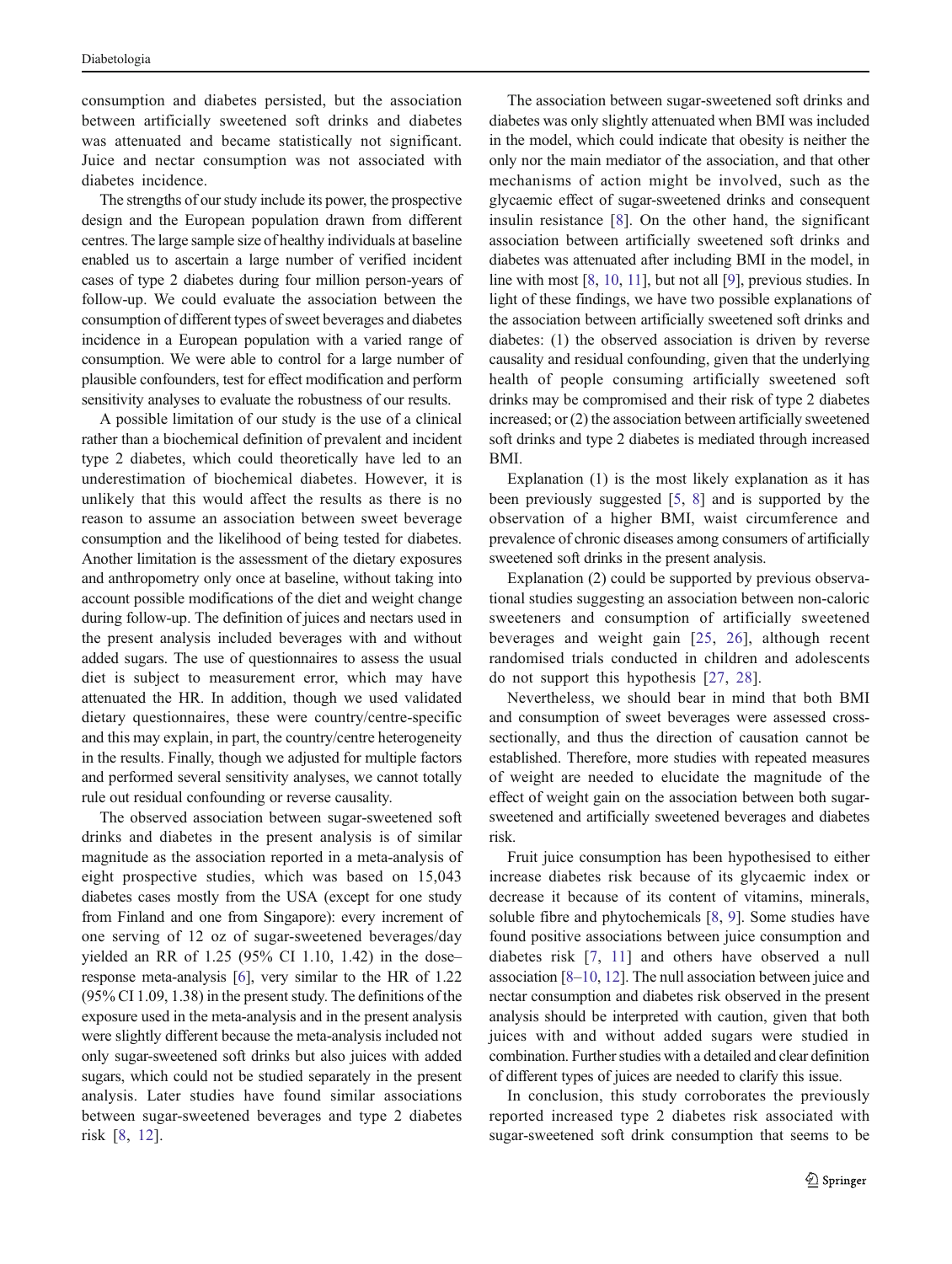<span id="page-9-0"></span>independent of BMI, and reports an association between artificially sweetened soft drink consumption and type 2 diabetes that disappears when models are adjusted for baseline BMI. Whether BMI acts as a mediator or confounder and the magnitude of the effect of weight gain on these associations should be further assessed in studies with repeated measures of body weight. Given the increase in sweet beverage consumption in Europe, clear messages on its deleterious effect on health should be given to the population.

Acknowledgements We thank all EPIC participants and staff for their contribution to the study. We thank N. Kerrison (MRC Epidemiology Unit, Cambridge, UK) for managing the data for the InterAct project.

Funding Funding for the InterAct project was provided by the EU FP6 programme (grant number LSHM\_CT\_2006\_037197).

InterAct investigators acknowledge funding from the following agencies: J. W. J. Beulens, verification of diabetes cases was additionally funded by NL Agency grant IGE05012 and an Incentive Grant from the Board of the UMC Utrecht (the Netherlands); A.M.W. SpijKerman, Dutch Ministry of Public Health, Welfare and Sports (VWS), Netherlands Cancer Registry (NKR), LK Research Funds, Dutch Prevention Funds, Dutch ZON (Zorg Onderzoek Nederland), World Cancer Research Fund (WCRF), Statistics Netherlands (the Netherlands); P.W. Franks, Swedish Research Council, Novo Nordisk, Swedish Heart Lung Foundation, Swedish Diabetes Association; K. Overvad and A. Tjonneland, Danish Cancer Society; R. Kaaks, Deutsche Krebshilfe; S. Panico, Associazione Italiana per la Ricerca sul Cancro; J.R. Quirós, Asturias Regional Government; M.J. Tormo, Health Research Fund (FIS) of the Spanish Ministry of Health; the CIBER en Epidemiología y Salud Pública (CIBERESP), Spain, [www.ciberesp.es](http://www.ciberesp.es); Murcia Regional Government (Nº 6236); R. Tumino: AIRE-ONLUS Ragusa, AVIS-Ragusa, Sicilian Regional Government.

Duality of interest The authors declare that there is no duality of interest associated with this manuscript.

Contribution statement DR had access to all data for this study. DR takes responsibility for the manuscript content. DR analysed the data and drafted the manuscript. All authors contributed to data collection, conception and design, and interpretation of data, revising the article critically for important intellectual content and giving final approval of the version to be published.

#### Appendix

The InterAct Consortium list of authors is as follows:

D. Romaguera (Department of Epidemiology and Biostatistics, School of Public Health, Imperial College London, UK and CIBER de Fisiopatología de la Obesidad y Nutrición [CIBEROBN], Spain, [www.ciberobn.es](http://www.ciberobn.es)); T. Norat (Department of Epidemiology and Biostatistics, School of Public Health, Imperial College London, UK); P. A. Wark (Department of Epidemiology and Biostatistics, School of Public Health, Imperial College London, UK); A. C.

Vergnaud (Department of Epidemiology and Biostatistics, School of Public Health, Imperial College London, UK); M. B. Schulze (German Institute of HumanNutrition Potsdam - Rehbruecke, Nuthetal, Germany); G. J. van Woudenbergh (Wageningen University, Wageningen, the Netherlands); D. Drogan (German Institute of Human Nutrition Potsdam-Rehbruecke, Germany); P. Amiano (Public Health Division of Gipuzkoa, BIODonostia Research Institute, San Sebastian, Spain and CIBER Epidemiología y Salud Pública [CIBERESP], Spain, [www.ciberesp.es](http://www.ciberesp.es)); E. Molina-Montes (Andalusian School of Public Health, Granada, Spain and CIBERESP, Spain, [www.ciberesp.es](http://www.ciberesp.es)); M. J. Sánchez (Andalusian School of Public Health, Granada, Spain and CIBERESP, Spain, [www.ciberesp.es\)](http://www.ciberesp.es); B. Balkau (Inserm U1018, Center for Research in Epidemiology and Population Health [CESP], Villejuif, France and Paris-South University, Villejuif, France); A. Barricarte (Navarre Public Health Institute [ISPN], Pamplona, Spain and CIBERESP, Spain, [www.ciberesp.es](http://www.ciberesp.es)); J. W. J. Beulens (University Medical Center, Utrecht, the Netherlands); F. Clavel-Chapelon (Inserm U1018, CESP, Villejuif, France and Paris-South University, Villejuif, France); S. P. Crispim (International Agency for Research on Cancer, Lyon, France); G. Fagherazzi (Inserm U1018, CESP, Villejuif, France and Paris-South University, Villejuif, France); P. W. Franks (Lund University, Malmö, Sweden and Umeå University, Umeå, Sweden); V. A. Grote (German Cancer Research Center [DKFZ], Heidelberg, Germany); I. Huybrechts (International Agency for Research on Cancer, Lyon, France); R. Kaaks (DKFZ, Heidelberg, Germany); T. J. Key (University of Oxford, Oxford, UK); K. T. Khaw (Department of Public Health and Primary Care, University of Cambridge, Cambridge, UK); P. Nilsson (Lund University, Malmö, Sweden); K. Overvad (School of Public Health, Aarhus, Denmark and Aalborg Hospital, Aarhus University Hospital, Aalborg, Denmark); D. Palli (Cancer Research and Prevention Institute [ISPO], Florence, Italy); S. Panico (Department of Clinical and Experimental Medicine, Federico II University, Naples, Italy); J. R. Quirós (Public Health Directorate Asturias, Spain); O. Rolandsson (Umeå University, Umeå, Sweden); C. Sacerdote (Center for Cancer Prevention [CPO-Piemonte] and Human Genetic Foundation [HuGeF], Torino, Italy); S. Sieri (Epidemiology and Prevention Unit, Fondazione IRCCS Istituto Nazionale dei Tumori, Milan, Italy); N. Slimani (International Agency for Research on Cancer, Lyon, France); A. M. W. Spijkerman (National Institute for Public Health and the Environment [RIVM], Bilthoven, the Netherlands); A. Tjonneland (Danish Cancer Society Research Center, Copenhagen, Denmark); M. J. Tormo (Department of Epidemiology, Murcia Regional Health Council, Murcia, Spain and CIBERESP, Spain, [www.ciberesp.es\)](http://www.ciberesp.es); R. Tumino (Cancer Registry and Histopathology Unit,